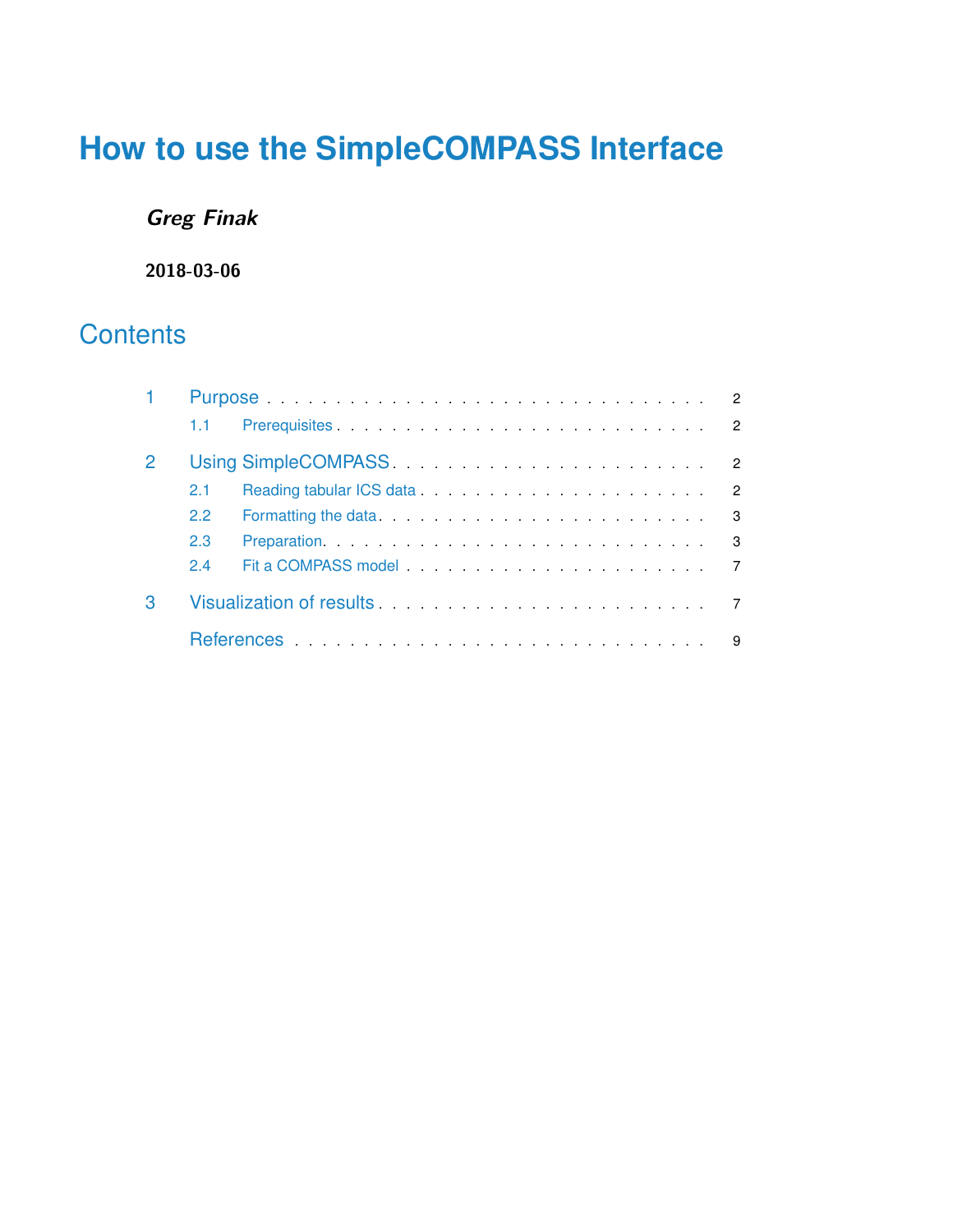## 1 Purpose

<span id="page-1-0"></span>This vignette describes how to use the SimpleCOMPASS interface in the COMPASS package to fit a polyfunctionality response model to tabular ICS data.

In contrast to COMPASS() which is tied more closely to the GatingSet data structures available in the core BioConductor flow cytometry infrastructure, SimpleCOMPASS() allows the user to used tabular cell count data (exported from FlowJo, for example) directly for COMPASS model fitting.

<span id="page-1-1"></span>This approach requires a bit more care on the user's part, to ensure data are formatted and ordered correctly, but can can be less intimidating than working with the core flow infrastructure.

### 1.1 Prerequisites

We'll assume that the data are provided as an excel document. We'll use some of the data from the paper: Rakshit et al. (2017). The data are available in the COMPASS package as of version 1.17.2.

We need a good package to load the excel file, we'll use the tidyverse pacakge readxl. If it's not installed, you can install it with the command

```
library(BiocInstaller)
biocLite("readxl")
```
<span id="page-1-2"></span>library(COMPASS) library(readxl)

## 2 Using SimpleCOMPASS

<span id="page-1-3"></span>Let's get started.

### 2.1 Reading tabular ICS data

The data used in this vignette are installed along with the COMPASS package, and can be read into R as follows:

```
# retrieve the path to the data file in the package installation directory
example_data_path =
  system.file("extdata",
              "SimpleCOMPASSExample.xlsx",
              package = "COMPASS")
```
With the path to the data in hand we load the file.

<span id="page-1-4"></span>compass\_data = read\_excel(example\_data\_path)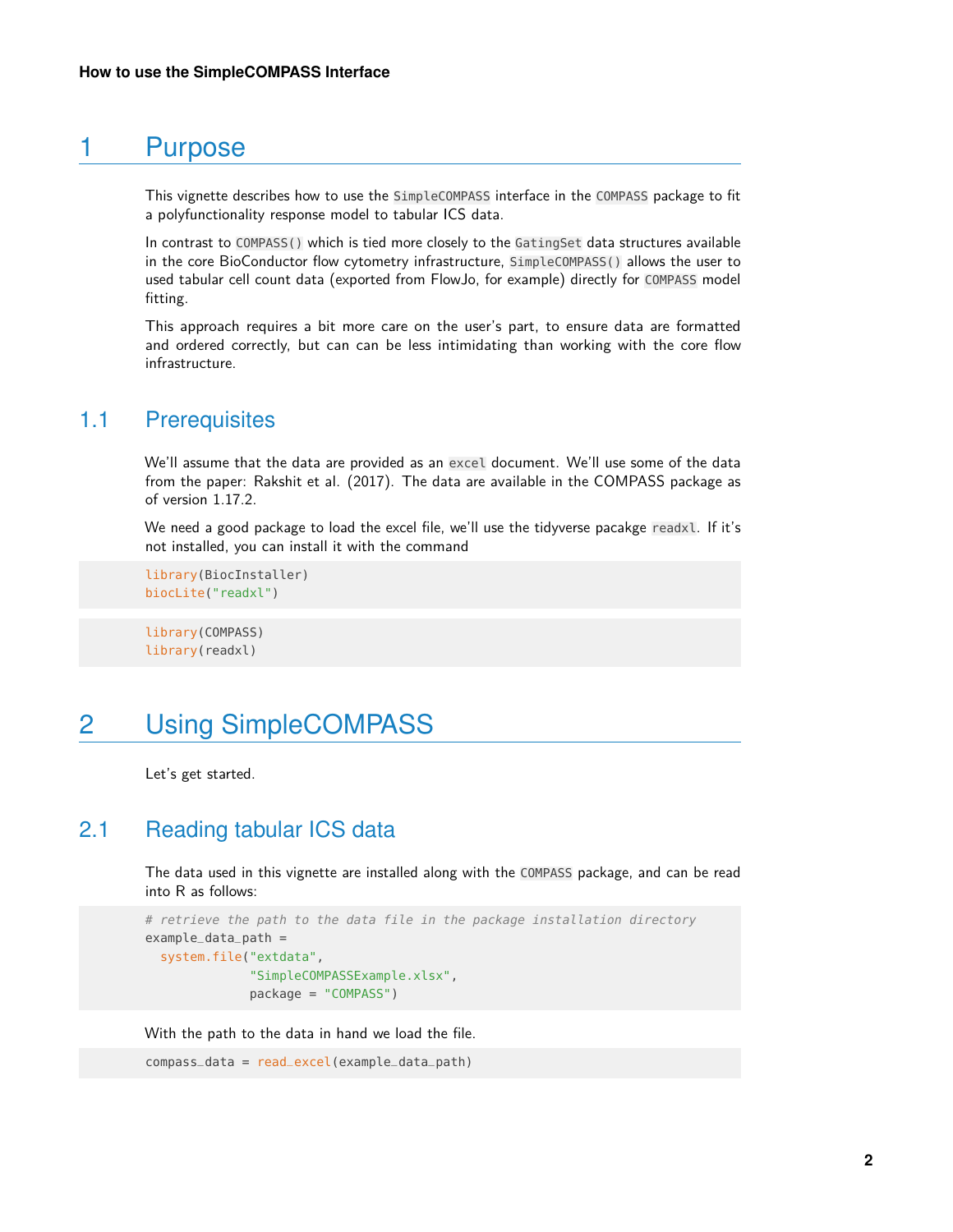## 2.2 Formatting the data

Let's start by looking at the input data:

```
dim(compass_data)
#> [1] 42 260
colnames(compass_data)[1:5]
#> [1] "Stimulation"
#> [2] "PATIENT ID"
#> [3] "GROUP"
#> [4] "S/Avid-/L/CD3+/CD4+,Count"
#> [5] "S/Avid-/L/CD3+/CD4+/IFNg+2+10+17A+17F+22+MIP+TNF+,Count"
```
We see we have a table of 42 rows by 260 columns. The rows correspond to subjects identified by the PATIENT ID column under different Stimulation conditions from different treatment GROUPs. There are 256  $(2^8)$  different boolean cell combinations defined by 8 different cytokine markers.

<span id="page-2-0"></span>A peek at the data shows us that the first three columns correspond to metadata, while the remaining columns are integer cell counts (NOTE: Not proportions, COMPASS and SimpleCOM PASS require cell counts).

## 2.3 Preparation

We'll need to do several things to prepare the data to fit the model.

- 1. Separate out the metadata from the count data.
- 2. Split the count data matrix into two matrices: one for the **stimulated** cell counts, and one for the **non-stimulated** cell counts.
- 3. Construct and specify a sample-specific unique identifier that maps metadata rows to count data rows.
- 4. Name and order the rows of the count matrices so that they have the same ordering as the metadata and as each other (i.e. row 1 of the metadata corresponds to row 1 of the count data matrices, and so on).
- 5. Reformat the boolean cell population column names so that they are compatible with the expectations of COMPASS.
- 6. Ensure the last column of the count matrices corresponds to the non-stimulated boolean cell subset.

This seems like a lot of work, but it's relatively straightforward. When using the COMPASS interface, this is all handled for the user.

#### 2.3.1 Step 1. Separate the metadata and count data

We assign the first three columns of the data set to a new metadata variable. These are the PATIENT ID, Stimulation and Group variables. We also want metadata to be a data.frame rather than a tibble.

```
metadata = compass_data[, 1:3]
metadata = as.data.frame(metadata)
```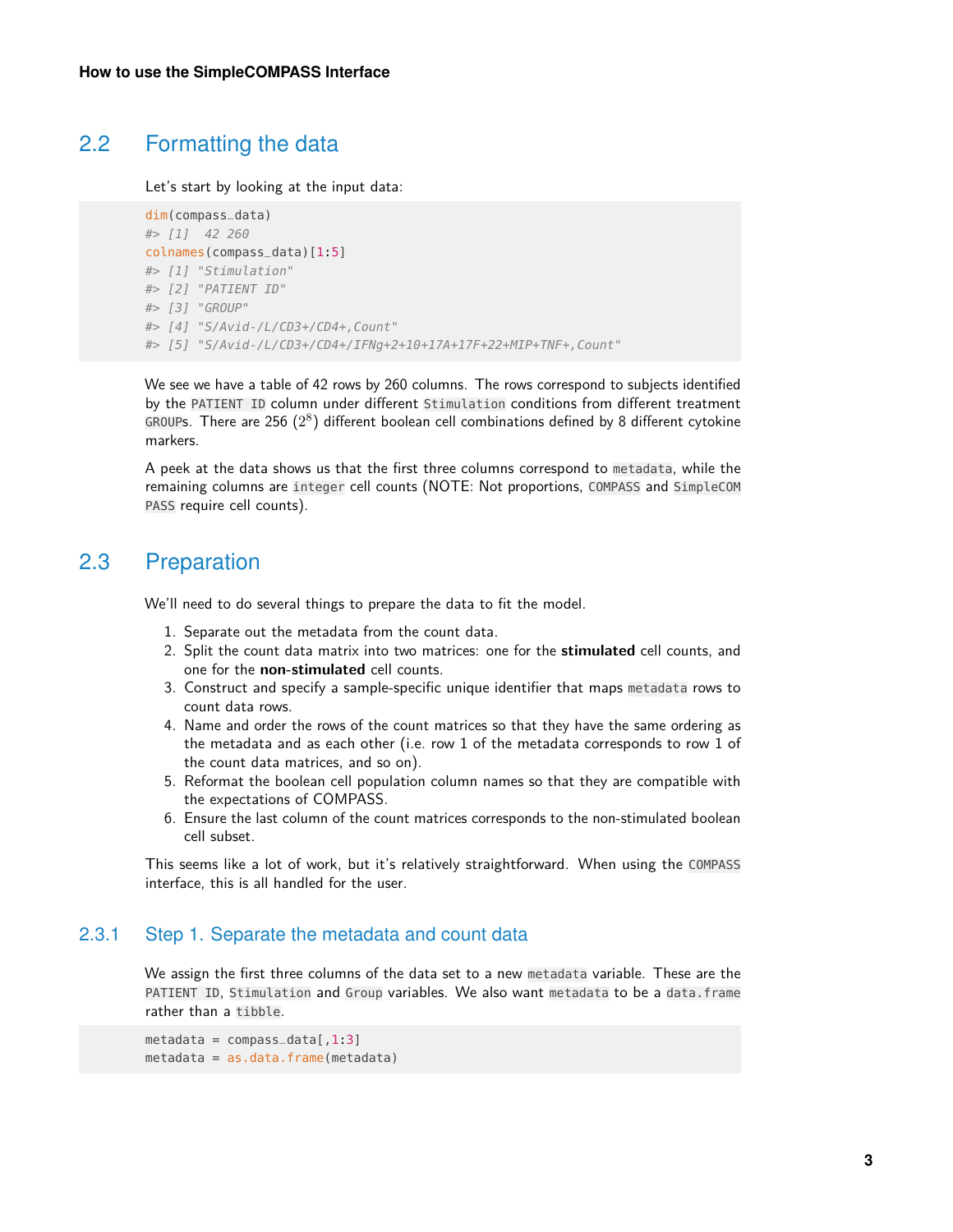#### 2.3.2 2. Split the count matrix into **stimulated** and **non-stimulated** counts.

```
# Take the remaining columns
counts = as_matrix(compass_data[, 4.260])dim(counts)
#> [1] 42 257
# NOTE that we still have too many columns.
# We should have 256, not 257.
# We'll fix this. The first column is the total. We'd need this for COMPASS, but not for SimpleCOMPASS.
# drop the total count
```

```
counts = counts[, -1L]dim(counts)
#> [1] 42 256
```
Read the code comments above, there are some imporant details there.

Next we split the counts matrix, but we notice that we have a typo in our metadata Stimula tion variable, we'll fix that and proceed.

We assign the stimulated counts to the new n\_s variable and the unstimulated counts to the n\_u variable.

```
unique(metadata$Stimulation)
#> [1] "ESAT6/CFP10" "UnStimulated" "Unstimulated"
# Which entries have the typos
typos = which(metadata$Stimulation=="UnStimulated")
#Correct them
metadata$Stimulation[typos] = "Unstimulated"
# Better
unique(metadata$Stimulation)
#> [1] "ESAT6/CFP10" "Unstimulated"
# old school R
n_u = subset(counts, metadata$Stimulation == "Unstimulated")
n_s = subset(counts, metadata$Stimulation == "ESAT6/CFP10")
```
#### 2.3.3 3. A Unique Sample Specific Identifier

In this case, this is simple as each subject corresponds to a unique sample. In more complex cases where there are multiple timepoints, we would construct a unique identifier by concatenating the visit and the subject ids.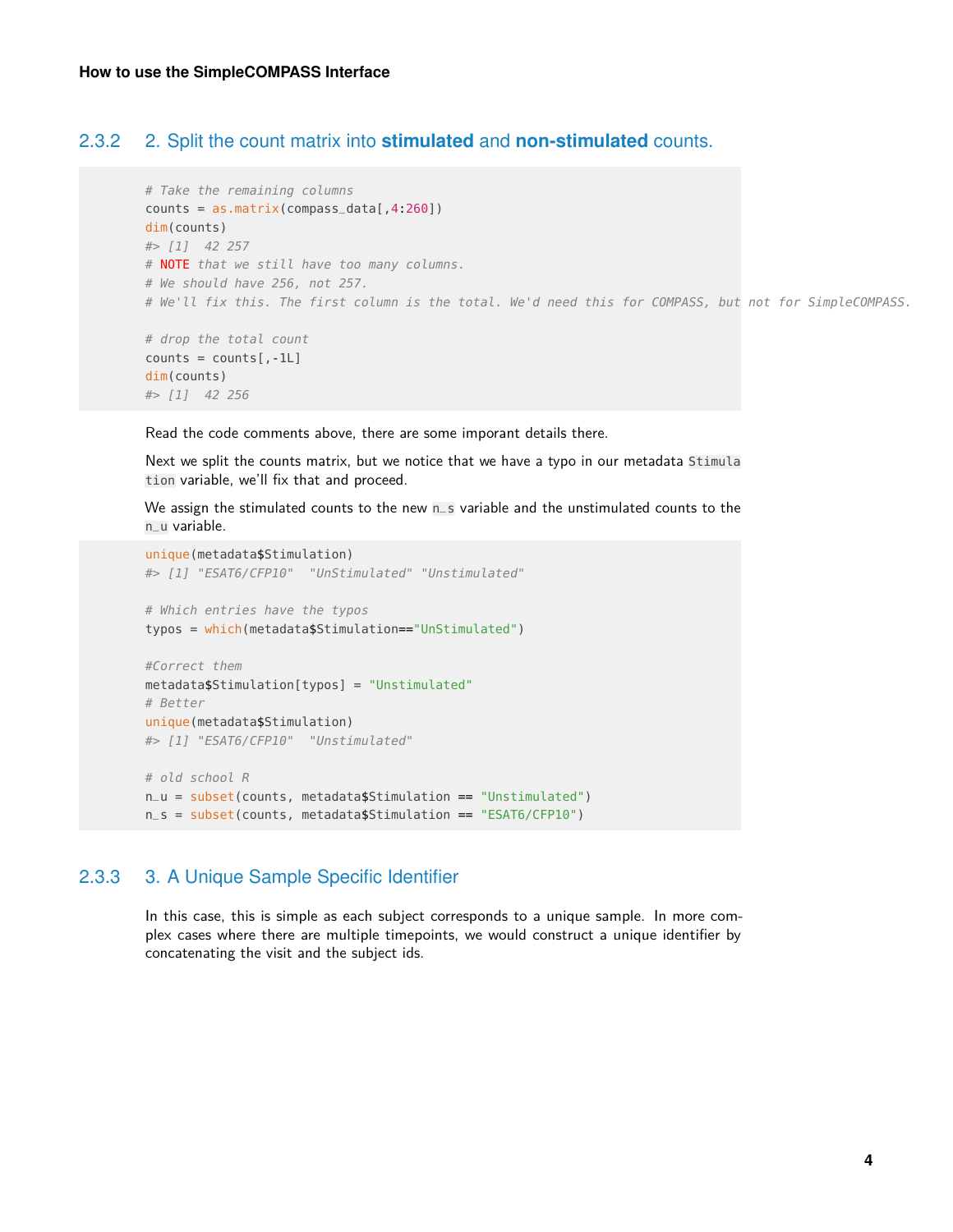metadata\$unique\_id = metadata\$`PATIENT ID`

#### 2.3.4 4. Name and order rows of all the matrices.

The rows of metadata, n\_s and n\_u are all consistent, although metadata has twice as many rows as n\_s or n\_u since we split the counts matrix.

```
# assign consistent row names to n_u and n_s
rownames(n_u) = subset(metadata$unique_id,metadata$Stimulation=="Unstimulated")
rownames(n_s) = subset(metadata$unique_id,metadata$Stimulation=="ESAT6/CFP10")
# Now all matrices have the same dimensions and appropriate rownames
metadata = subset(metadata,
       metadata$Stimulation=="ESAT6/CFP10")
```
We have subset metadata to include only the stimulated rows. We have named the columns of the split count matrices according to the unique ids of the metadata matrix entries for the stimulated or non-stimulated entries, as appropriate.

#### 2.3.5 5. Reformat cell population names.

Let's look at the current population names.

```
colnames(n_s)[1]
#> [1] "S/Avid-/L/CD3+/CD4+/IFNg+2+10+17A+17F+22+MIP+TNF+,Count"
```
There is a gating path prefix (we won't need that), and a trailing ",Count" string, presumably to specify that these are count values as oppposed to proportions. We won't need that either.

The cytokine names are in a short form (i.e. 17F corresponds to IL17F), and they use the  $+/-$ " naming scheme to indicate cells that are positive or negative for a particular cytokine. This is not the format required by COMPASS.

We need to drop the path prefix, and use boolean operators to specify the cell combinations. For example "A+/B+C-" would translate to "A&B&!C", read as "A and B and NOT C".

COMPASS provides a convenience function to do this for you translate\_marker\_names().

```
# remove the path
nms = basename(colnames(n_s))
# translate the marker names to a COMPASS compatible format.
nms = COMPASS:::translate_marker_names(nms)
sample(nms,2)
#> [1] "IFNg&2&10&!17A&17F&!22&!MIP&!TNF" "!IFNg&!2&!10&!17A&!17F&!22&MIP&TNF"
colnames(n_s) = nmsnms = basename(colnames(n_u))
# translate the marker names to a COMPASS compatible format.
```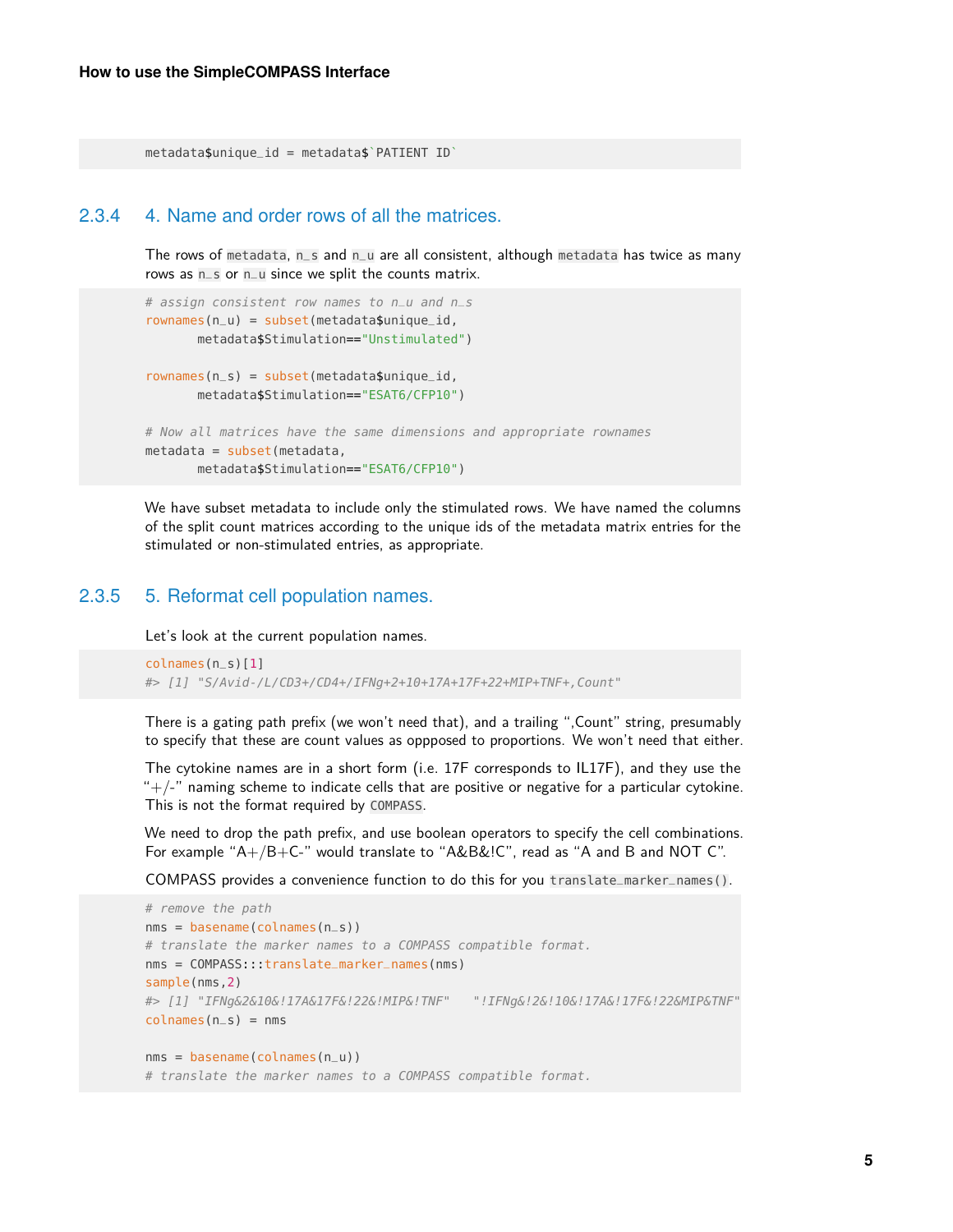```
nms = COMPASS:::translate_marker_names(nms)
sample(nms,2)
#> [1] "!IFNg&!2&10&!17A&17F&22&!MIP&!TNF" "!IFNg&!2&!10&!17A&!17F&22&MIP&!TNF"
colnames(n_u) = nms
```
If we want, we can rename the cytokines to familiar form.

```
#2 to IL2
colnames(n_s) = gsub("([&!])2([&!])","\\1IL2\\2",colnames(n_s))
#10 to IL10
colnames(n_s) = gsub("([&!]])10([&!])"", "\11L10\\2", colnames(n_s))# 17A to IL17A
colnames(n_s) = gsub("([&!])17A([&!])","\\1IL17A\\2",colnames(n_s))
# 17F to IL17F
colnames(n_s) = gsub("([&!])17F([&!])","\\1IL17F\\2",colnames(n_s))
# 22 to IL22
colnames(n_s) = gsub("([&!])22([&!])","\\1IL22\\2",colnames(n_s))
```
We can put the above in a function:

```
rename_cytokines = function(nms){
 #2 to IL2
 nms = gsub("([&!]')2([&!]')","\11L2\12", nms)
 #10 to IL10
  nms = gsub("([&!]])10([&!]")","\\1IL10\\2", nms)
 # 17A to IL17A
 nms = gsub("([\&[])]7A([\&[])",
      "\\1IL17A\\2", nms)
 # 17F to IL17F
 nms = gsub("([&!] )17F([&!] )""\\1IL17F\\2", nms)
# 22 to IL22
nms = gsub("([&:])22([&:])","\\\1IL22\\2", nms)}
```

```
And apply it as so:
```
colnames(n\_s) = rename\_cytokines(colnames(n\_s)) colnames(n\_u) = rename\_cytokines(colnames(n\_u))

#### 2.3.6 6. Last column should be the all-negative boolean combination.

The last column of the count matrices should be the all-negative cell subset. Let's confirm that is is.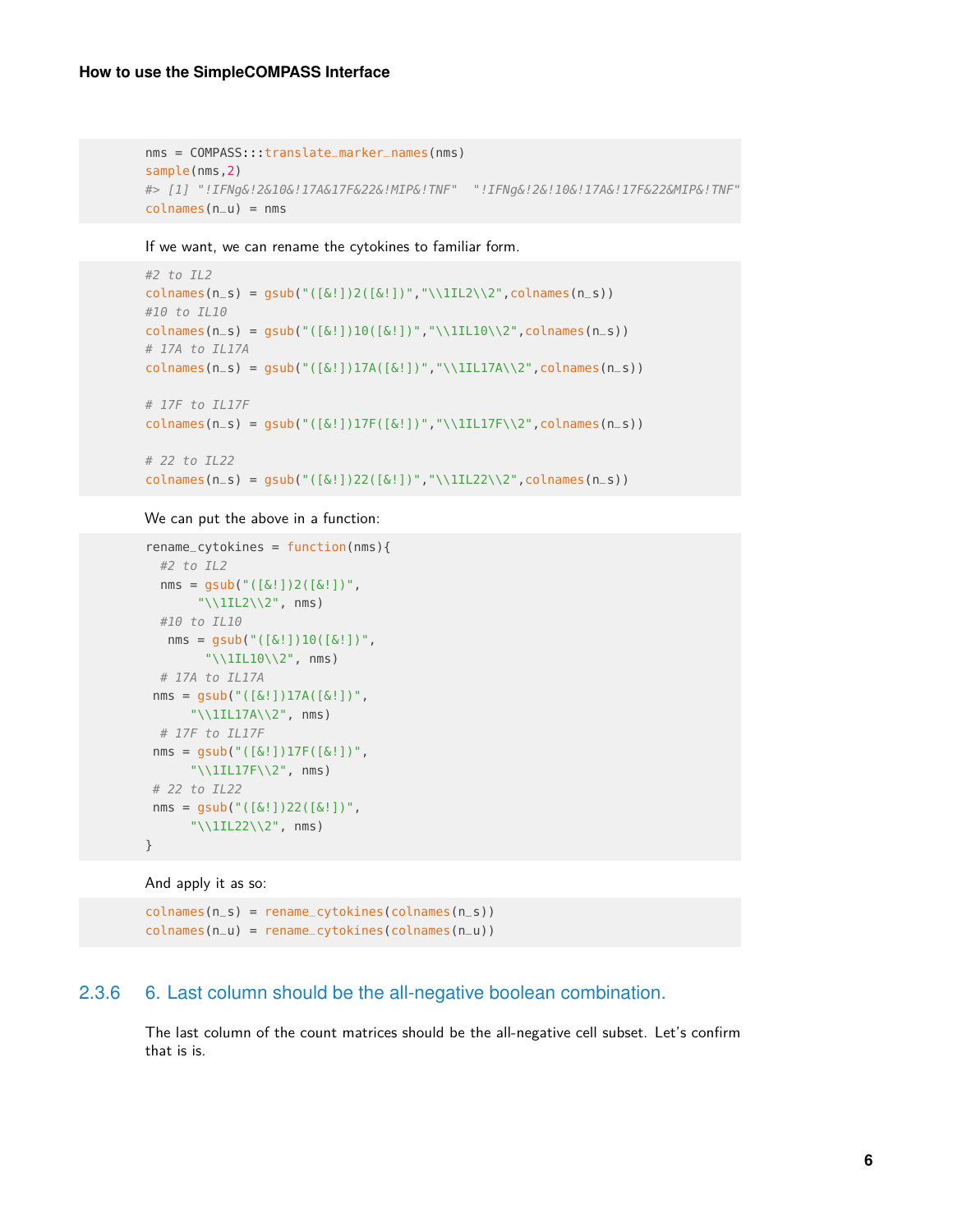```
colnames(n_s)[ncol(n_s)]
#> [1] "!IFNg&!IL2&!IL10&!IL17A&!IL17F&!IL22&!MIP&!TNF"
colnames(n_u)[ncol(n_u)]
#> [1] "!IFNg&!IL2&!IL10&!IL17A&!IL17F&!IL22&!MIP&!TNF"
```
## <span id="page-6-0"></span>2.4 Fit a COMPASS model

The arguments required by SimpleCOMPASS are:

```
args(COMPASS::SimpleCOMPASS)
#> function (n_s, n_u, meta, individual_id, iterations = 10000,
#> replications = 8, verbose = TRUE)
#> NULL
```
We have already defined n\_s, n\_u, and meta (metadata). The individual\_id is a character name of the variable for the unique\_id, in our case "unique\_id".

We'll limit the number of iterations and replications for the purpose of the vignette, so we won't have a good fit, but it's only for demonstration.

If you see a message about reordering the rows of n s and n u, double check your work, it likely means that the rownames of the count matrices don't match the unique\_id variable, or are not consistent between each other.

```
fit = COMPASS::SimpleCOMPASS(n_s = n_s,
                       n_{-}u = n_{-}u,
                       meta = metadata,
                       indivial_id = "unique_id",iterations = 1000,
                       replications = 3)#> Initializing parameters...
#> Computing initial parameter estimates...
#> Iteration 1000 of 1000.
#> Fitting model with 3 replications.
#> Running replication 1 of 3...
#> Iteration 1000 of 1000.
#> Running replication 2 of 3...
#> Iteration 1000 of 1000.
#> Running replication 3 of 3...
#> Iteration 1000 of 1000.
#> Done!
```
<span id="page-6-1"></span>For a complete run, iterations should be 400000, and replications should be 8 (the defaults for COMPASS).

## 3 Visualization of results

We can extract polyfunctionality scores with the scores () function. We look at the distribution of the functionality score (FS) across groups.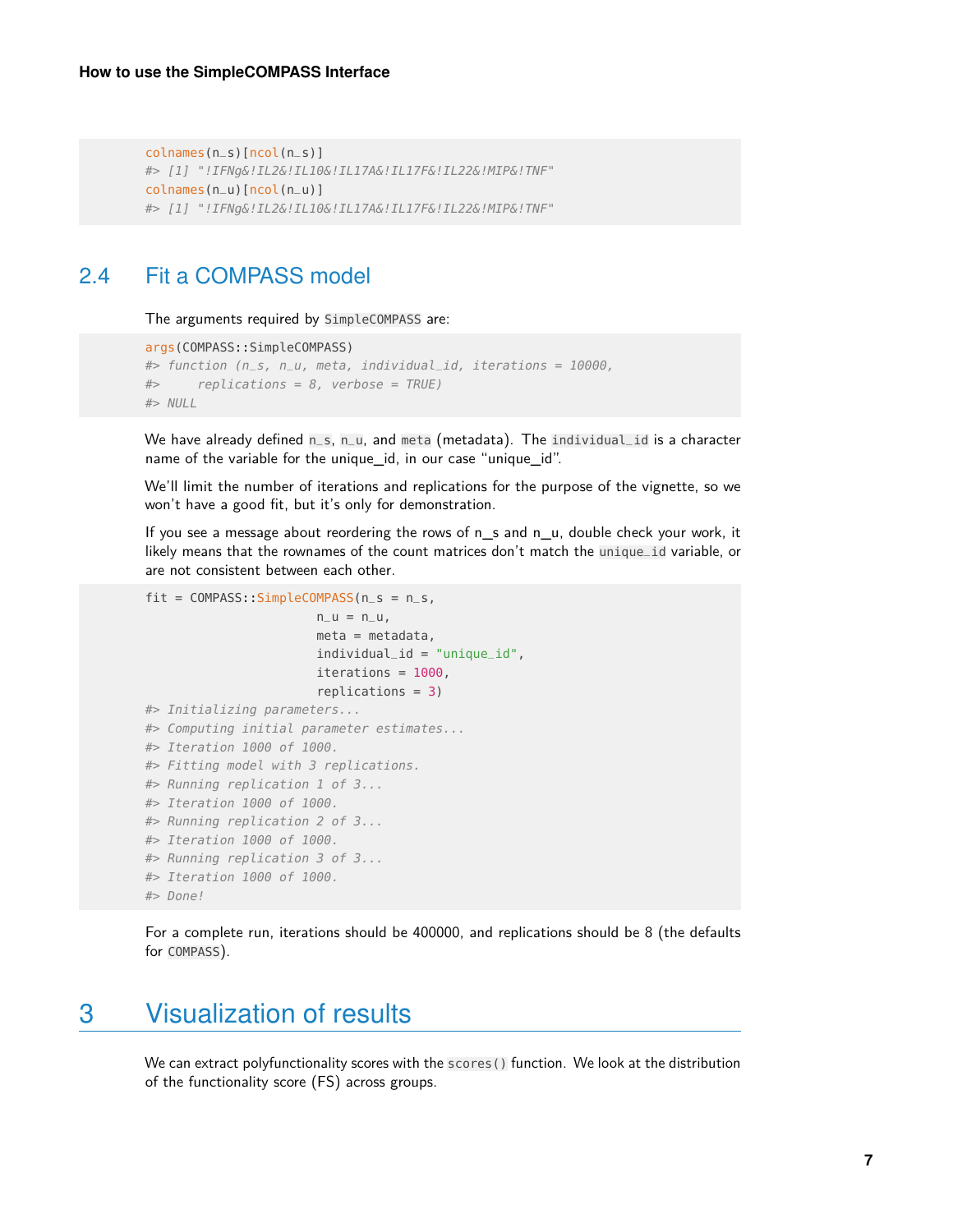```
library(ggplot2)
library(dplyr)
#>
#> Attaching package: 'dplyr'
#> The following objects are masked from 'package:stats':
#>
#> filter, lag
#> The following objects are masked from 'package:base':
#>
#> intersect, setdiff, setequal, union
scores(fit) %>%
 ggplot() +
  geom_boxplot(outlier.colour = NA) +
  geom_jitter() +
  \text{aes}(y = FS, x = GROUP)0.20 -\bullet0.15 -FS
           0.10 -\bullet
```
A heatmap can be drawn using plot().

#### plot(fit,"GROUP")

 $0.05 -$ 

#> The 'threshold' filter has removed 184 categories:

#> IFNg&IL2&IL10&IL17A&IL17F&IL22&MIP&TNF, IFNg&IL2&IL10&IL17A&IL17F&IL22&MIP&!TNF, IFNg&IL2&IL10&IL17A&IL17I

EPTB IGRA+ GROUP